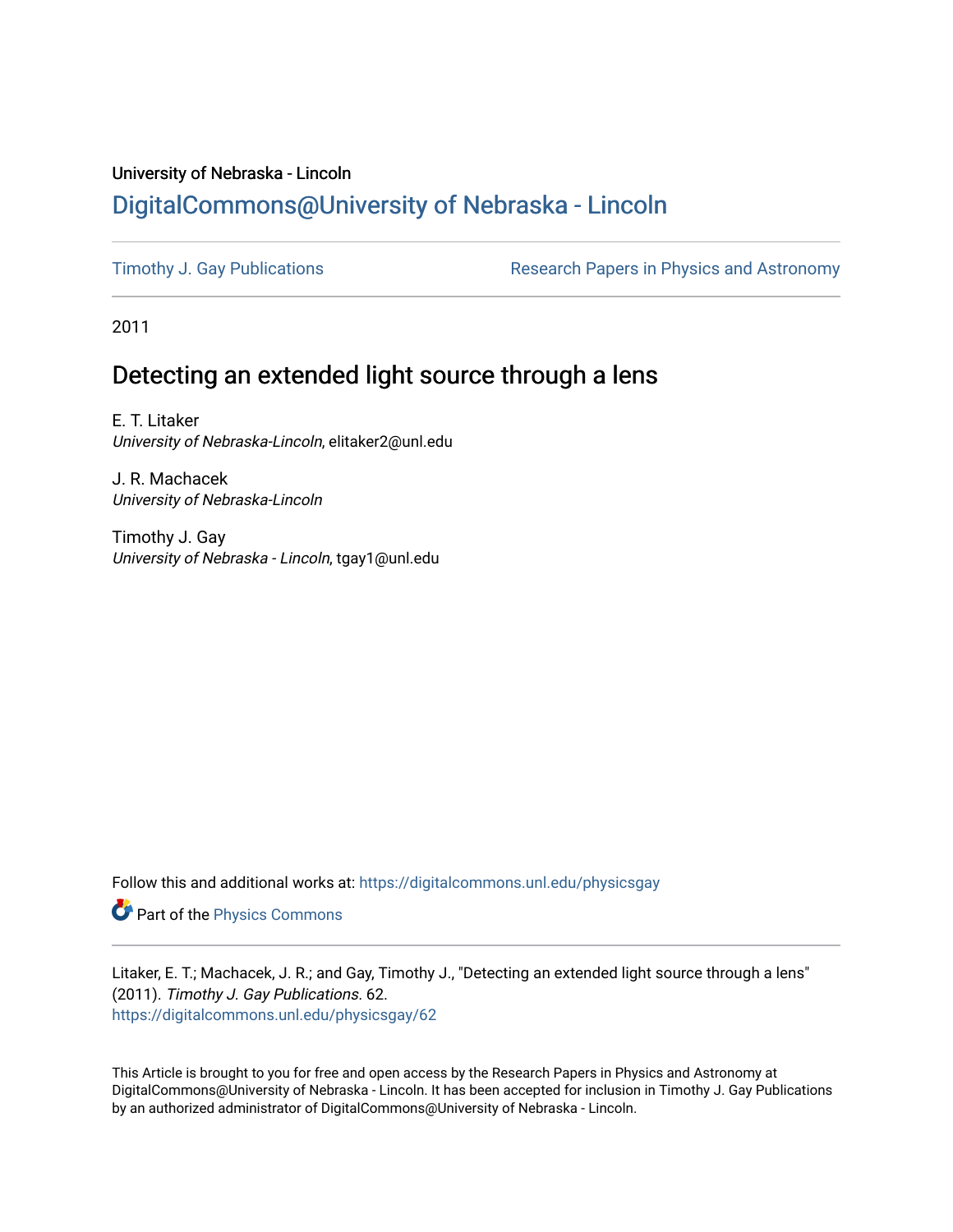# **Detecting an extended light source through a lens**

# **E T Litaker, J R Machacek**<sup>1</sup> **and T J Gay**

Department of Physics and Astronomy, University of Nebraska, Lincoln, NE 68588-0299, USA

E-mail: [elitaker2@unl.edu](mailto:elitaker2@unl.edu)

Received 7 April 2011, in final form 9 May 2011 Published 16 June 2011 Online at [stacks.iop.org/EJP/32/1107](http://stacks.iop.org/EJP/32/1107)

#### **Abstract**

We present a Monte Carlo simulation of a cylindrical luminescent volume and a typical lens–detector system. The results of this simulation yield a graphically simple picture of the regions within the cylindrical volume from which this system detects light. Because the cylindrical volume permits large angles of incidence, we use a modification of the thin-lens approximation for ray tracing. We compare simulation results with concepts from imaging optics, and comment on implications for experimental design.

# **1. Introduction**

Optical systems of lenses in experimental apparatus are often used to collect light from extended fluorescent sources such as foil-excited atomic beams [\[1](#page-10-0)], electronically bombarded molecular gases [\[2\]](#page-10-0), laser-induced fluorescence from a plasma [\[3\]](#page-10-0), fluorescence generated by discharge from a plasma [\[4\]](#page-10-0), or light sources found in teaching laboratories. When considering the placement of the lens–detector combination, a basic question naturally arises: what is the amount, extent and spatial distribution of what the system detects from within the source volume—in short, what does a lens–detector combination 'see'? The purpose of this paper is to provide a simple, graphical answer to this question (which does not appear to have been done previously in the literature), and to provide a beginning student designing his or her first optical system with an initial, qualitative reference point for what such systems can be expected to do.

Ray-tracing algorithms deal with image and object locations and help to quantify aberrations induced by lenses, but do not directly address collection of light from an extended source. The concepts of incoherent optical transfer functions [\[5\]](#page-10-0), etendue [\[6\]](#page-10-0) and isophotes [\[7](#page-10-0)] are related to these issues, but are either mathematically abstract and not easily accessible, or have not been used in the analysis of simple, axisymmetric optical systems designed to collect light. In this paper, we present a Monte Carlo analysis of a typical lens–detector system that

<sup>1</sup> Present address: Australian National University, Canberra, ACT 2601, Australia.

0143-0807/11/041107+10\$33.00 -c 2011 IOP Publishing Ltd Printed in the UK & the USA 1107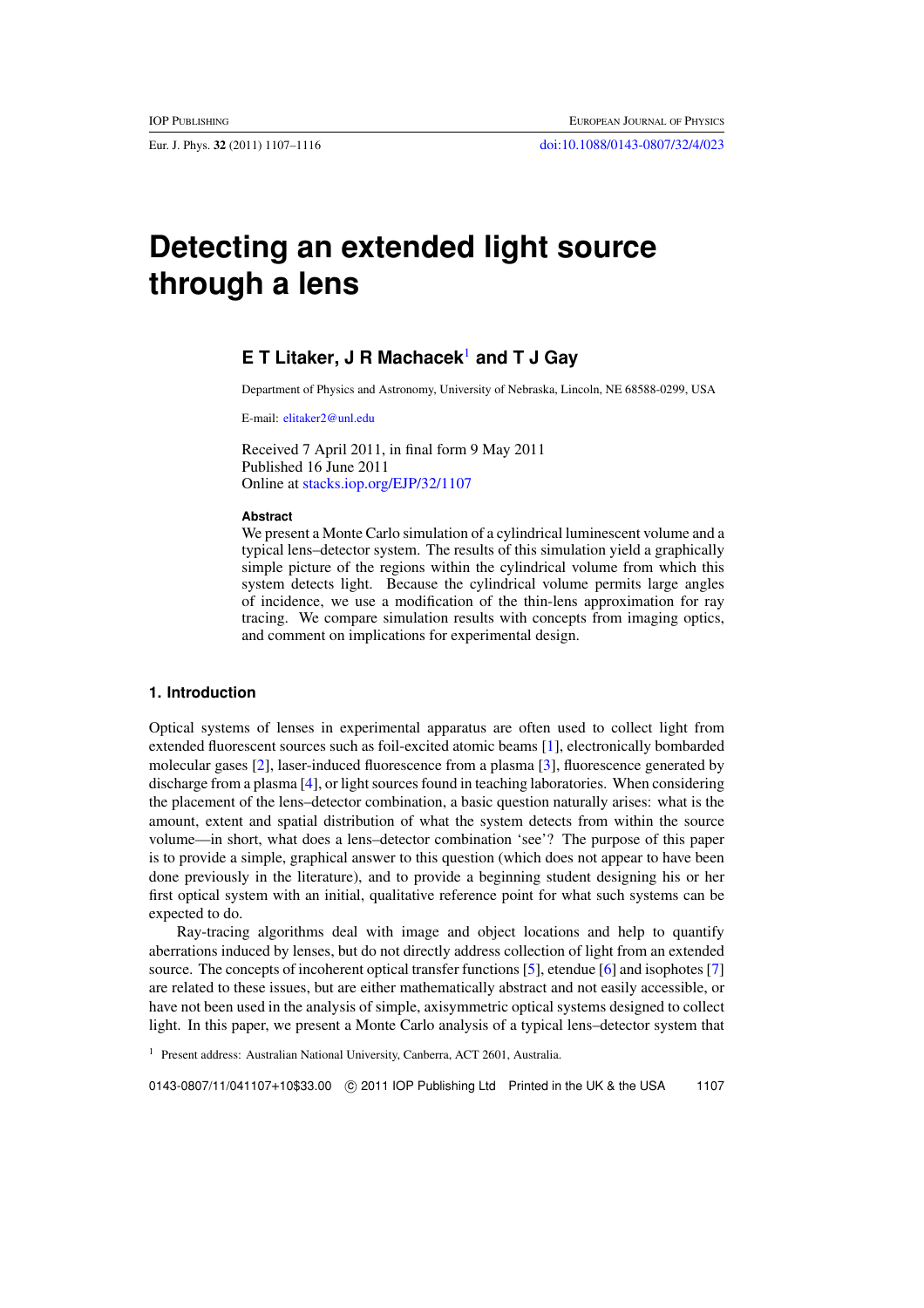<span id="page-2-0"></span>

Figure 1. Lens/detector geometry (see the text). The lens has a focal length 10 cm, and the cylindrical luminescent volume has a radius 10 cm and length 30 cm. The lens is 5 cm in diameter, the detector is 1 cm in diameter, and the varied parameter in the simulation is  $\ell$ .

yields a graphically simple picture of how it collects light. We use the results of this analysis to comment on implications for experimental design.

#### **2. Background**

Consider a lens and its associated object and image spaces. The usual rudimentary analysis of an object and its image formed by a lens involves ray tracing and provides the location, size and orientation of the image. In addition to transverse magnification, it is also possible to determine longitudinal magnification [\[8\]](#page-10-0). Our goal is different. For a given detector distance from the lens, we wish to know how much light can be detected from within the volume, how much of the luminescent volume can be detected and the spatial distribution of what is detected.

We use ray tracing to analyse a prototypical optical system comprising a lens and a detector (figure 1). Since the range of the angles of incidence on the lens extends beyond the limits of the paraxial approximation, we use a modified ray-tracing approximation for our Monte Carlo simulation (see the [appendix\)](#page-8-0). In this approximation, Snell's law is used at each (biconvex) lens surface for arbitrary angles of incidence. For computational simplicity, we take the optical path length within the lens to be zero. This leads to significant deviation from true optical paths for rays with incident angles greater than 60◦ which intersect the lens within 1 cm of the optical axis. However, such rays constitute a negligible contribution to the system's detection of light.

An isotropic, uniform, cylindrical luminescent volume is used so that variations in detected irradiance are due solely to the optical characteristics of the lens–detector system. We assume azimuthal symmetry, and so confine our simulation to the  $z-\rho$  grid. The Monte Carlo data were created by generating  $5 \times 10^5$  rays in random directions from each point in the grid. These rays were required to have a negative *z* component of their direction vector.

The cylindrical luminescent volume is 30 cm in length and 20 cm in diameter (figure 1). At one end is a symmetric biconvex lens 5 cm in diameter with focal length  $f = 10$  cm, centred on the optical (*z*) axis, and located at  $z = 0$ . Grid points in the cylindrical volume are at 0*.*1 mm intervals in both the *z* and *ρ* directions. In the configuration we studied, a detector 1 cm in diameter with efficiency equal to unity is centred on the optical axis at a distance  $z = -\ell$ . The distance  $\ell$  is varied in 1 cm steps.

#### **3. Simulation data**

Optical systems typically are described in terms of their imaging characteristics. By way of contrast, the principal characteristic we wish to explore is the collection of light from a volume,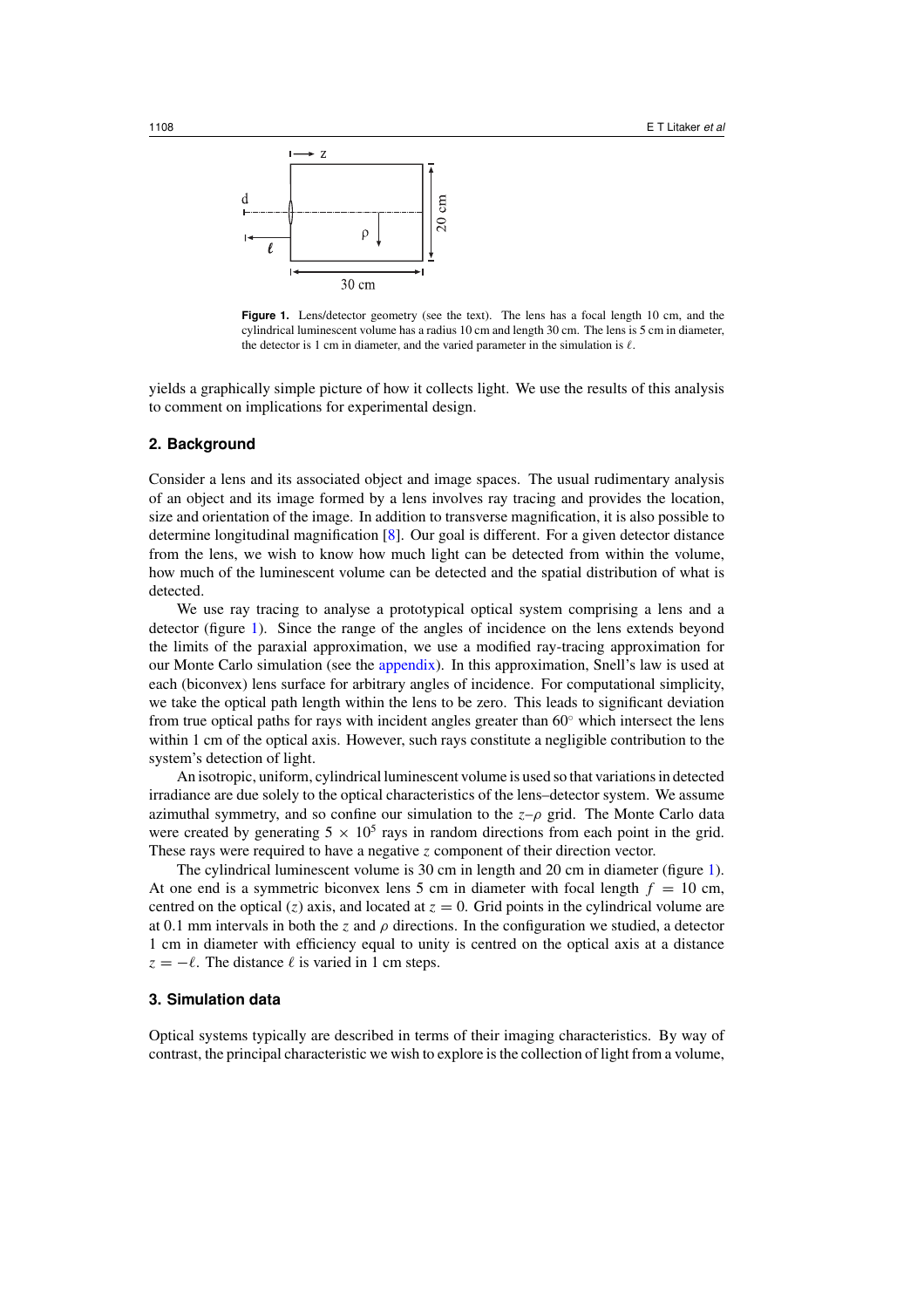<span id="page-3-0"></span>

**Figure 2.** Number of rays detected from points in the  $z-\rho$  grid for specific values of  $\ell$ . The grey scale represents quantities, ranging from white (smallest) to black (largest).

and we use ray tracing through a lens for this purpose. We count a ray as having been detected if it passes through the lens and crosses the bounded plane of the detector. The quantities of interest in the simulation data are the number of rays detected from each grid point, the number of grid points from which light is detected, and the locations of these grid points. We use the number of rays as a measure of the amount of light detected, and the number of grid points as a surrogate measure of the associated volume, where the radial dependence of d*V* scales as *ρ*d*ρ*. These quantities are then used to answer the following questions: where should the detector be placed to collect the maximum irradiance, where should the detector be placed to collect the largest volume and what is the spatial distribution of the detected irradiance?

In figure 2, we provide examples of the number of rays detected as a function of *ρ* and *z* for various detector distances  $\ell$ . In figure [3,](#page-4-0) we show a surface plot of the number of rays detected along the *z* axis for the entire range of detector distances. As is evident from both figures 2 and [3,](#page-4-0) the amount of rays detected varies significantly depending on the location from which the rays emanate. Moreover, given that there are approximately  $1.45 \times 10^{12}$  rays emitted in random directions from within the  $z-\rho$  grid, only a small number of these rays hit the detector.

## **4. Discussion**

When the detector is less than one focal length ( $\ell < f = 10$  cm) from the lens, the majority of the volume detected is also within one focal length from the lens, and the detected irradiance, or number of rays hitting the detector, decreases with increasing  $\ell$  (figures 2(a) and [3\)](#page-4-0). When the detector is at the focal length ( $\ell = f$ ), light is detected from the entire length of the optical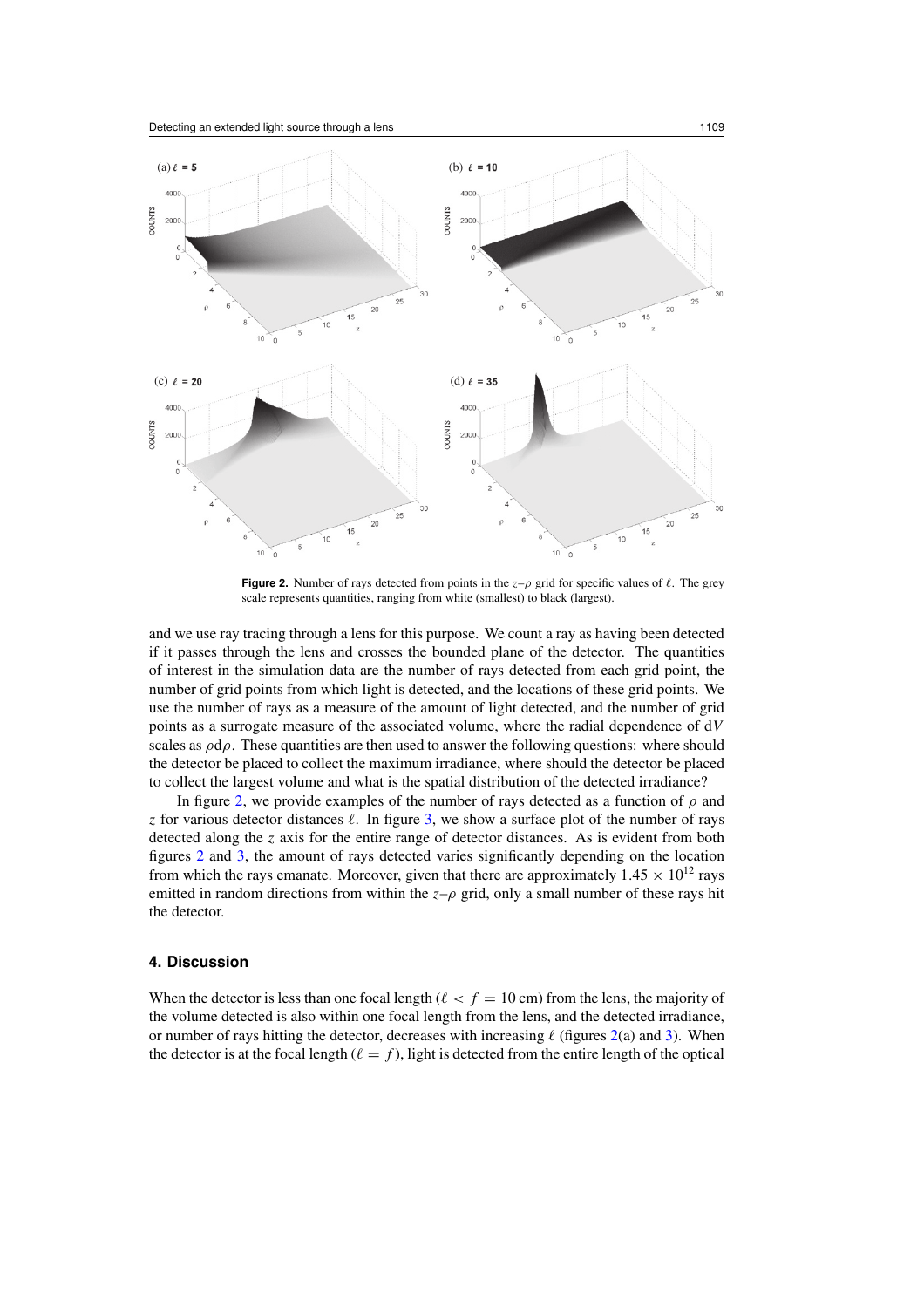<span id="page-4-0"></span>

**Figure 3.** Number of rays detected from points on the *z* axis for the entire range of detector distances ( $\ell$ ). The grey scale represents quantities, ranging from white (smallest) to black (largest).



**Figure 4.** Maximum number of rays, *M*, seen from any single point in the  $z-\rho$  grid as a function of the detector distance  $\ell$ .

axis (figures [2\(](#page-3-0)b) and 3). For this distance, the number of rays detected per point does not vary significantly for the majority of grid points from which light is detected. Beyond the focal length ( $\ell > f$ ), the extent of the volume detected along the optical axis decreases with  $\ell$  (figures [2\(](#page-3-0)c), (d) and 3), while the maximum ray count from points along the optical axis generally increases (figure 3). Although figures [2](#page-3-0) and 3 are specific to the particular geometry of the example we chose to consider, they provide a graphically simple picture of what a lens–detector combination actually 'sees'.

In figure 4, we provide the maximum single-point ray count,  $M(\ell)$ , for each detector distance. Figure 4 is essentially a side view of figure 3 looking along the *z* axis. The qualitative behaviour of *M* as a function of  $\ell$  can be understood simply in terms of the maximum emission solid angle,  $\Omega$ , from which rays reach the detector. Corresponding values of *M* derived from

<sup>&</sup>lt;sup>2</sup> In the rest of this paper we suppress the functional dependence of *M* on  $\ell$ .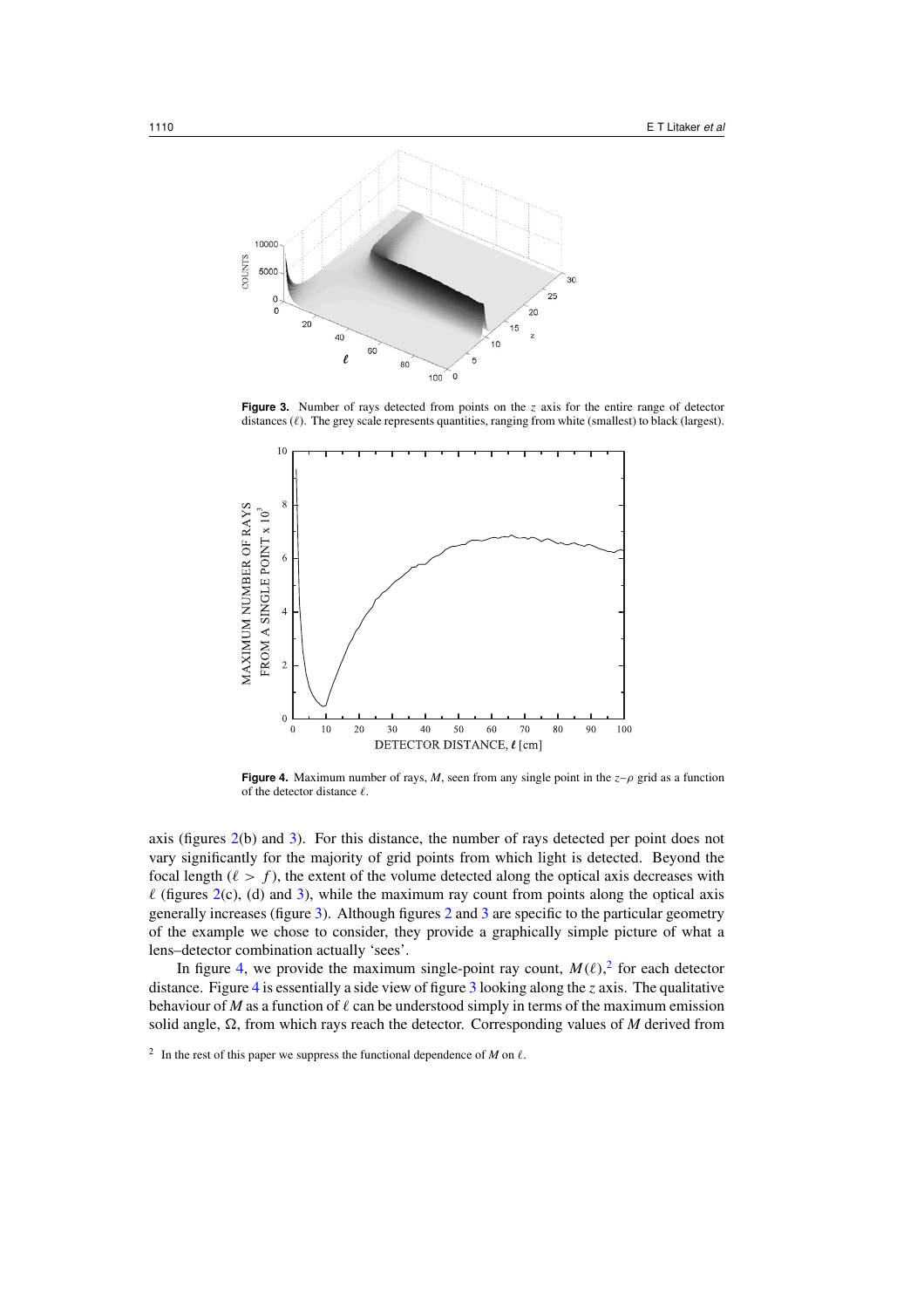the thin-lens approximation, either by ray tracing or by the analysis of the emission solid angle, are qualitatively similar. However, the thin-lens approximation produces quantities that are larger than those generated by our approximation, in some cases by as much as 30% (data not shown).

For very small  $\ell$ ,  $\Omega$  is almost  $2\pi$  and M has a global maximum. This is similar to the effect one would have in the absence of a lens. As  $\ell$  approaches  $f$ ,  $M$  falls to a minimum since only incident light that is approximately parallel to the optical axis intersects the detector. As  $\ell$  increases beyond  $f$ , the *z* coordinate of the maximum,  $z_M$ , decreases, generating increasing values of  $\Omega$ , and consequently increasing values of *M*. As  $\ell$  increases above  $\approx$ 70 cm though, this effect is overridden by the detector's finite size, resulting in a decreasing ability to intercept rays from an essentially constant  $z_M$  (figure [3\)](#page-4-0), and a decrease in both  $\Omega$  and *M* (figure [4\)](#page-4-0). At  $\ell = 100$ ,  $z_M = 10.52$  and by  $\ell = 1000$  (not shown),  $z_M = f$ , as would be expected from the thin-lens equation. Within our statistical accuracy, *M* corresponds to points on the *z* axis. Specifically, the average difference between the maximum and the maximum for  $\rho = 0$  cm is less than 1%, and for  $\ell > 60$  cm, the difference is zero.

As a way to quantify the region in the cylindrical volume to which the detector is particularly sensitive, we define the 'sensitive volume',  $V_s$ , to comprise those points from which the number of rays hitting the detector is at least  $M/2$  for that detector distance. This approach roughly corresponds to using the lens focus in imaging optics to differentiate between regions in object space. In imaging optics, the aperture and the largest acceptable diameter for the circle of confusion are used to distinguish between what is 'in focus' and what is not [\[9](#page-10-0)]. In our data, *M* is proportional to the maximum emission solid angle for a given detector distance. This can be translated into the equivalent of a lens aperture, and we may consider the detector as the complement to the circle of confusion.

Continuing the analogy with imaging systems, we concentrate on the system's ability to detect rays emanating from  $V_s$  as opposed to its ability to form a focused image. From this perspective, the extent of the volume from which any rays are detected (the 'detected' volume) is analogous to the region from which the whole (focused and unfocused) image is formed. However, the sensitive volume is what the detector 'sees in focus' in our simulation and, since  $V_s$  is a subset of the detected volume, its extent becomes the effective field of view with  $V_s$ replacing the object as the item of interest.

In figure [5,](#page-6-0) we use semi-logarithmic plots to depict both the detected volume and  $V_s$  as a percentage of the cylindrical volume (figure [5\(](#page-6-0)a)), and the total detected irradiance compared to the irradiance from  $V_s$  (figure [5\(](#page-6-0)b)). In figure [6\(](#page-7-0)a), we plot the extent of  $V_s$  along the *z* axis. The extent of the detected volume along the *z* axis is not shown since for all values of  $\ell$ , it extends the entire length of the cylindrical volume. In figure  $6(b)$  $6(b)$ , we show both the extent of *Vs* and the detected volume in the *ρ* direction. The detected volume (figure [5\(](#page-6-0)a)) exhibits behaviour that is qualitatively similar to that of *M*, and for similar reasons. Note that for 10 cm  $\lt \ell \lt 20$  cm, the detected volume in the  $\rho$  direction is essentially limited to the radius of the lens (figure  $6(b)$  $6(b)$ ).

When the detector is approximately at the focal length, both  $V_s$  and the associated irradiance are at their respective maxima. It is here that the detected rays are essentially parallel to the optical axis and consequently the *z* coordinate of ray origin is largely unimportant. The depth of  $V_s$  along the *z* axis is greatest in this region. From an imaging perspective, this corresponds to an image distance equal to the focal length and an infinite object distance. Additionally, the irradiance from  $V_s$  is high since  $M$  is at a minimum here and the ray counts are similar enough for most points detected to be included in the sensitive volume.

As the detector distance increases beyond  $\ell = f$ , both  $V_s$  and its irradiance decrease. Additionally,  $V_s$  becomes more localized, as demonstrated by the contraction in the depth of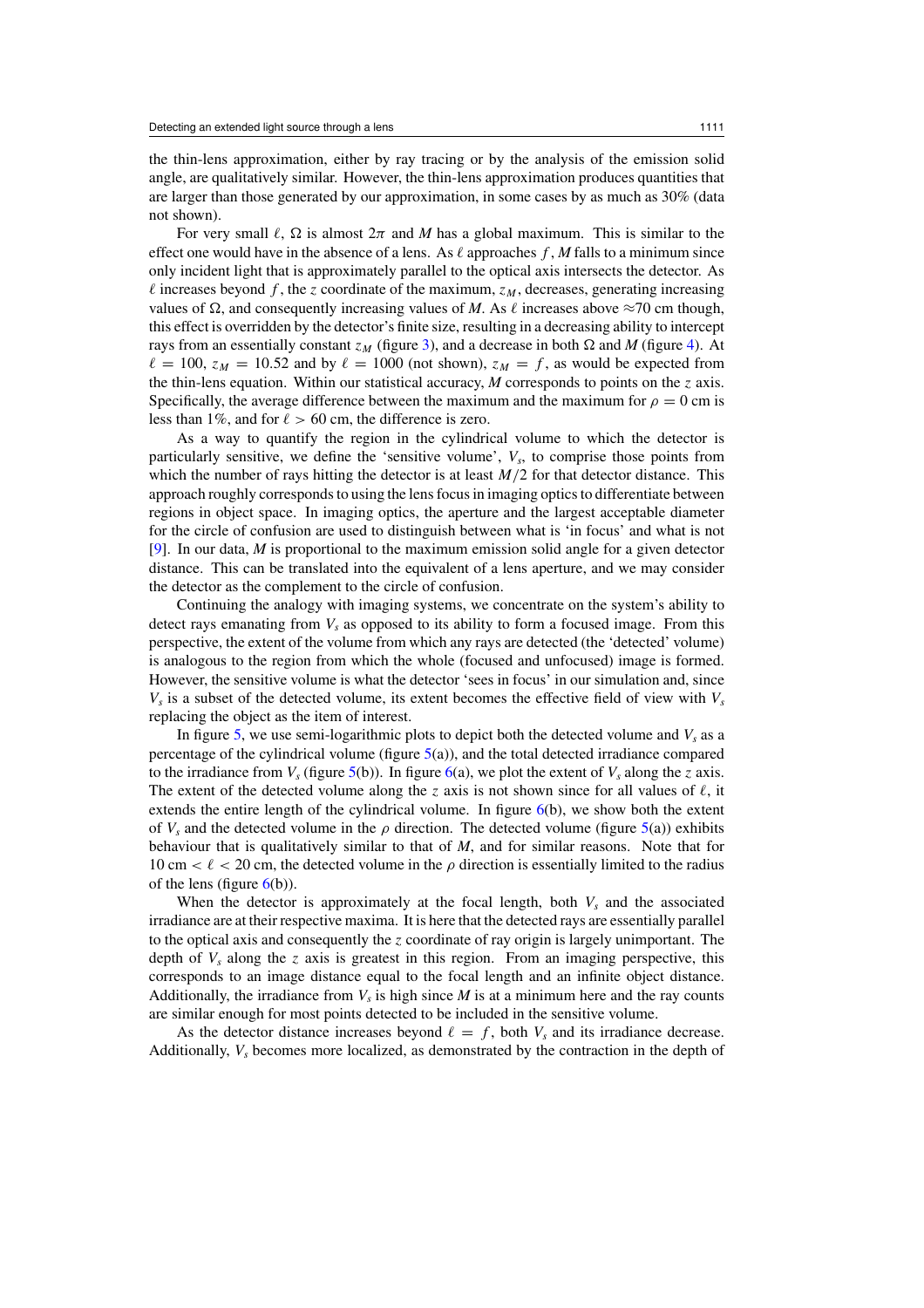<span id="page-6-0"></span>

Figure 5. (a) Semi-logarithmic plots of total detected volume (dashed line) and sensitive volume (solid line),  $V_s$ , as a function of the detector distance  $\ell$ . The vertical axis corresponds to the fraction of the cylindrical volume occupied by these quantities; (b) semi-logarithmic plots of total detected irradiance (dashed line) and sensitive volume irradiance (solid line) as a function of the detector distance  $\ell$ . The vertical axis corresponds to the number of rays hitting the detector.

 $V_s$  along the *z* axis, and its central region moves towards the lens. The radius of  $V_s$  is only appreciable for  $\ell \lesssim 20$  cm. The sensitive volume continues to decrease relative to the detected volume until at  $\ell = 100$  cm there is five orders of magnitude difference between them. The sensitive volume irradiance also continues to decrease relative to the total detected irradiance, but to a much lesser degree. At  $\ell = 100$  cm, there is about two orders of magnitude difference between them.

The transition from detecting an extended source to detecting a localized volume gives rise to the features at  $\ell \approx 14$  cm in  $V_s$ , its irradiance, its extent along *z* and its extent in  $\rho$ . However, these features are also artefacts of the finite size of the cylindrical volume. To use imaging terminology, as the image distance increases, the object distance eventually moves close enough to the lens to appear inside the cylindrical volume. That is, for  $f < \ell < 14$  cm the central region of  $V_s$  is beyond the end ( $z = 30$  cm) of the cylindrical volume. By the time  $\ell = 14$  cm, there is enough of  $V_s$  inside the cylinder to result in these features<sup>3</sup>. As the detector distance increases beyond  $\ell > 14$  cm, the angles of the rays incident on the detector tend towards zero. This is consistent with the volume from which the rays originate decreasing, and its location moving towards the focal length.

By comparing the information in figures [2–](#page-3-0)[6,](#page-7-0) we see a generally inverse relationship between  $M$  and both the sensitive volume and its irradiance. The extent of  $V_s$  along the optical axis (figure  $6(a)$  $6(a)$ ) is the effective depth of field, and *M* corresponds to an aperture. In this context, we note that for an imaging system the depth of field increases as the aperture size

<sup>&</sup>lt;sup>3</sup> For a cylindrical volume 15 cm long, these features occur at  $\ell \approx 30$  cm. When the volume is 50 cm long, these features do not appear.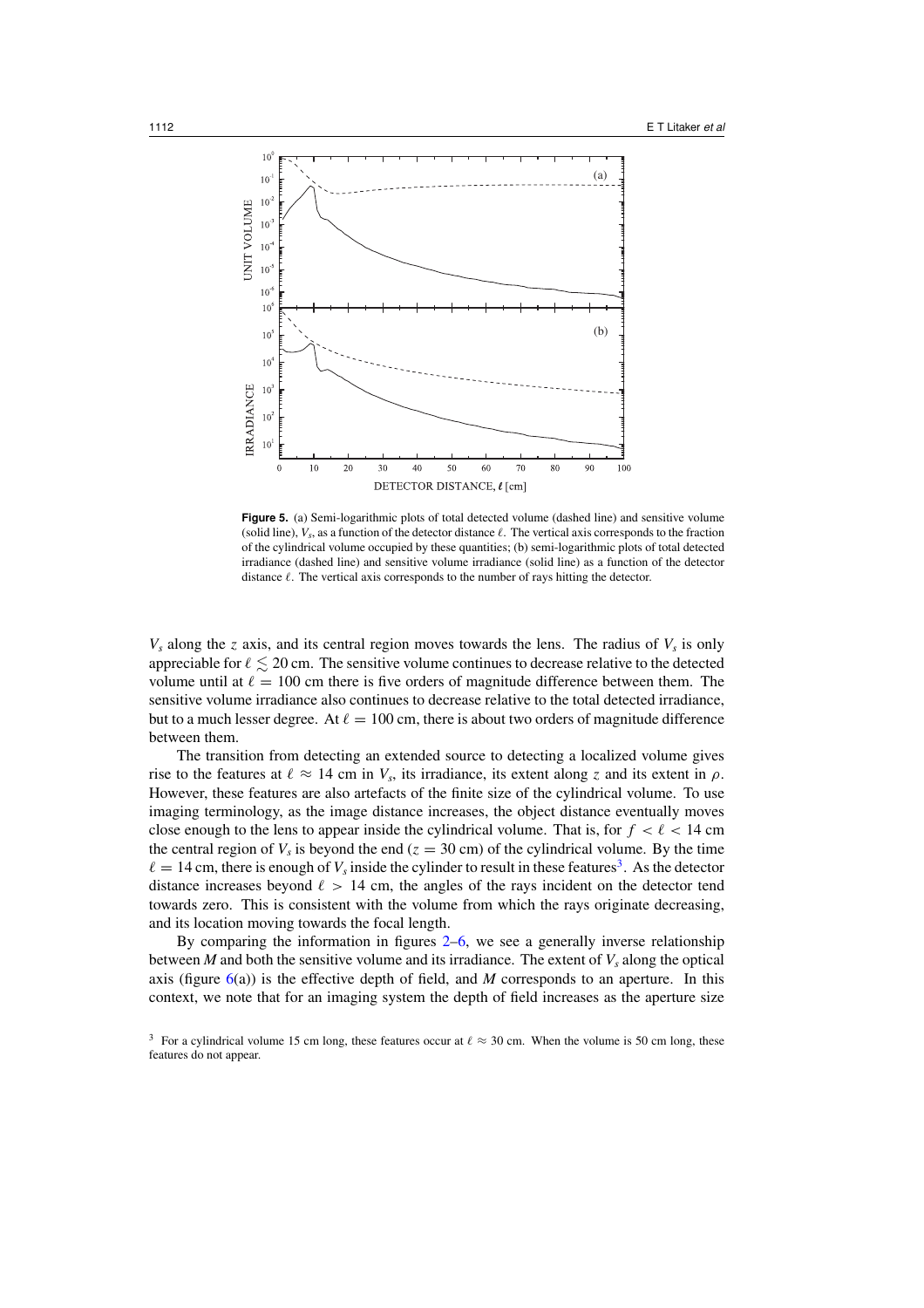<span id="page-7-0"></span>

**Figure 6.** (a) The extent of  $V_s$  along the *z* axis (shaded area), or the effective depth of field. The extent of the detected volume along the *z* axis is not shown since for all values of  $\ell$  it extends the entire length of the cylindrical volume; (b) the extent of the detected volume in the  $\rho$  direction (dashed line), and the extent of  $V_s$  in the  $\rho$  direction (shaded area).

decreases [\[9\]](#page-10-0). As a result, the inverse relationship between *M* and the depth of  $V_s$  is analogous to the inverse relationship between aperture size and depth of field.

The size and shape of the volume 'seen' by the lens–detector combination are a function of the detector distance. At the focal length, the optical axis of the entire cylinder is seen by the detector, and both  $V_S$  and its irradiance are at their respective maxima. These quantities are relatively sensitive to this placement, since if the detector is more than a few centimetres away from the focal length of the lens, both  $V_s$  and its irradiance are well below their respective maxima. Additionally, the sensitive volume is also a function of the criterion used to differentiate it from the total detected volume. For the purpose of this simulation, we somewhat arbitrarily used  $M/2$  as that criterion, with the detector assumed to have efficiency equal to unity. Specific detectors may give rise to different criteria.

# **5. Summary and conclusions**

We have presented a Monte Carlo simulation as an aid to visualizing what a lens–detector combination actually detects. As ray tracing was to be an integral part of this simulation, we rejected the thin-lens approximation due to its inherent paraxial limitations, and instead used a modified approximation. We substituted the concept of a sensitive volume,  $V_s$ , for the ability to focus on an object, and used the simulation to determine how well a lens–detector configuration collects light from such a volume.

We found a number of characteristics associated with this approach to be analogous to concepts from imaging optics. The sensitive volume replaces the object, the size of the detector plays a role similar to the circle of confusion and the extent of  $V_s$  is the effective field of view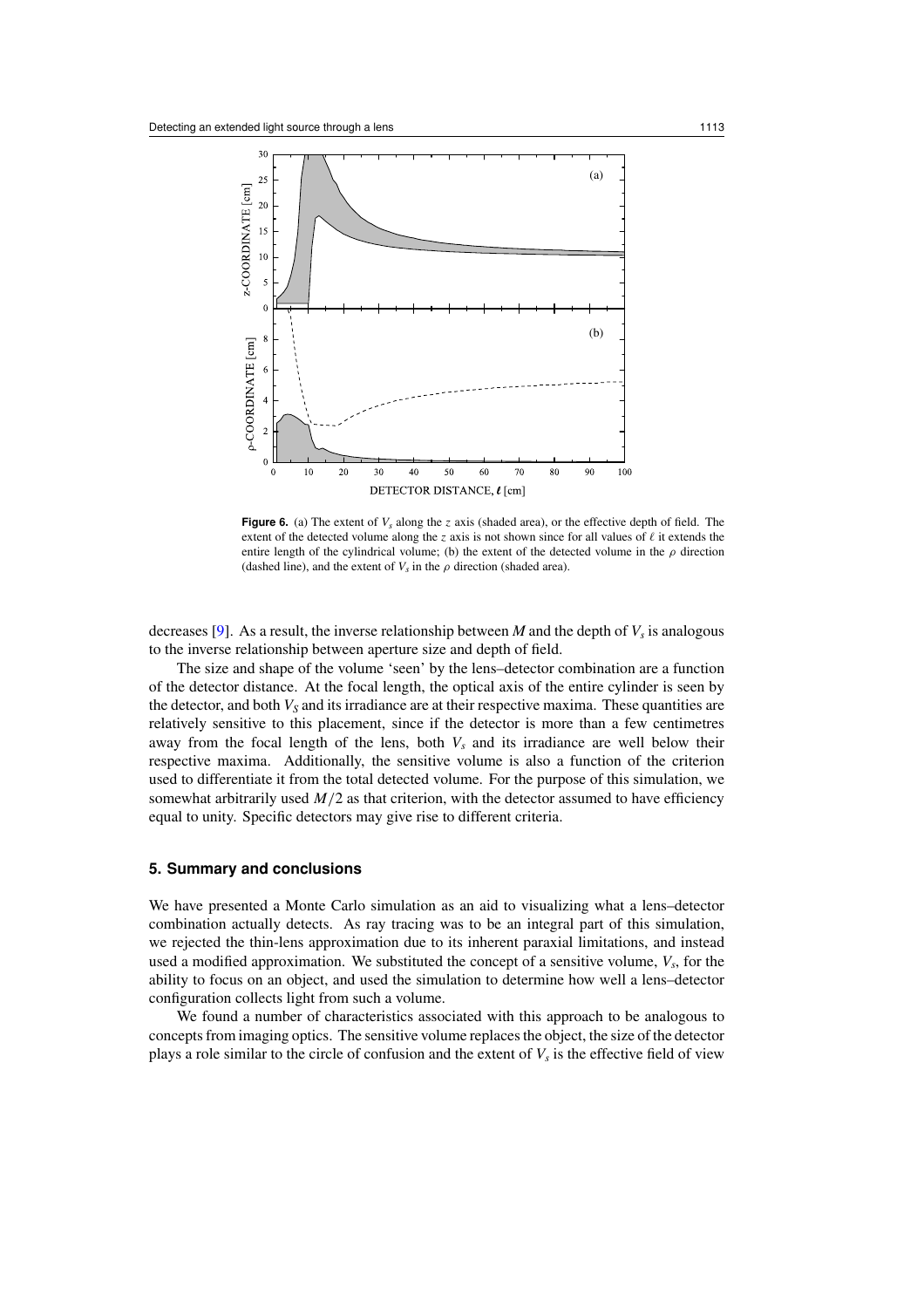<span id="page-8-0"></span>for the system. There is a general, inverse relationship between the maximum number of rays,  $M$ , and the sensitive volume,  $V_s$ , which corresponds to the inverse relationship between aperture size and depth of field.

In the configuration we studied, the preferred detector placement to maximize both the sensitive volume and its irradiance is at  $\ell \approx f$ . This placement results in a sensitive volume that extends the entire length of the cylindrical luminescent volume and an appreciable distance off the optical axis. As the detector distance increases beyond  $\ell \approx 2f$ , the system is only able to collect light from a decreasing volume which becomes increasingly localized.

From the standpoint of determining the amount, extent and spatial distribution of what a simple optical system can detect from an extended source, these results are not surprising. Additionally, although some of these results are qualitatively similar to those that may be derived from the thin-lens approximation, they do not suffer the distortion associated with attempting to reconcile large angles of incidence with the paraxial approximation. This computational work does, however, provide the opportunity to draw conclusions not easily achievable using analytic methods, and provides students with qualitative insight into the performance of such optical systems.

#### **Acknowledgments**

This work was supported by NSF Grants PHY-0653379 and 0855629, and was completed using the University of Nebraska Holland Computing Center with the associated USCMS Tier-2 site at the University of Nebraska, Lincoln.

### **Appendix**

Our Monte Carlo simulation is based on the following methodology. For each detector location along the negative *z* axis (see figure [1\)](#page-2-0), we generate  $5 \times 10^5$  rays in random directions from each point in the  $z-\rho$  grid ( $0 < z \le 30$  cm,  $0 \le \rho \le 10$  cm), and require that each direction vector have a negative *z* component. We then calculate which rays intersect the biconvex lens (radii of curvature  $R = 8$  cm, centred on the *z* axis and located at  $z = 0$ ) and the distance *h* from the *z* axis at which they intersect the lens. For those rays that pass through the lens (see below), we count how many are detected.

This simulation geometry makes it possible to have angles of incidence on the lens ranging from  $-\pi/2$  to  $\pi/2$ . Therefore, because of the paraxial limitations inherent in the thin-lens approximation, we adopt a modified approach to ray tracing through the lens (figure  $A1$ ). This modified approximation is much simpler computationally than simulating ray propagation through a real lens.

Our modified approximation assumes a zero-thickness lens so that the distance from the axis for both entry and exit is the same,  $h = h_i = h_t$  (figure [A1\(](#page-9-0)b)). Using the angle of incidence,  $\theta_i$ , relative to the lens normal at distance  $h$ , we use Snell's law to compute the refracted transmission angle in the lens, assuming that the incident and transmitted indices of refraction are  $n_i = 1$  and  $n_t = 1.4$ , respectively. The transmitted ray angle is then used to compute the internal angle of incidence as the ray emerges from the downstream surface of the lens. Using Snell's law a second time, we compute the emerging transmission angle,  $\theta_t$ (figures  $A1(c)$  $A1(c)$  and (d)). The transmission angle,  $\theta_t$ , is given by

$$
\sin \theta_t = n_t \sin(|\gamma|),\tag{A.1}
$$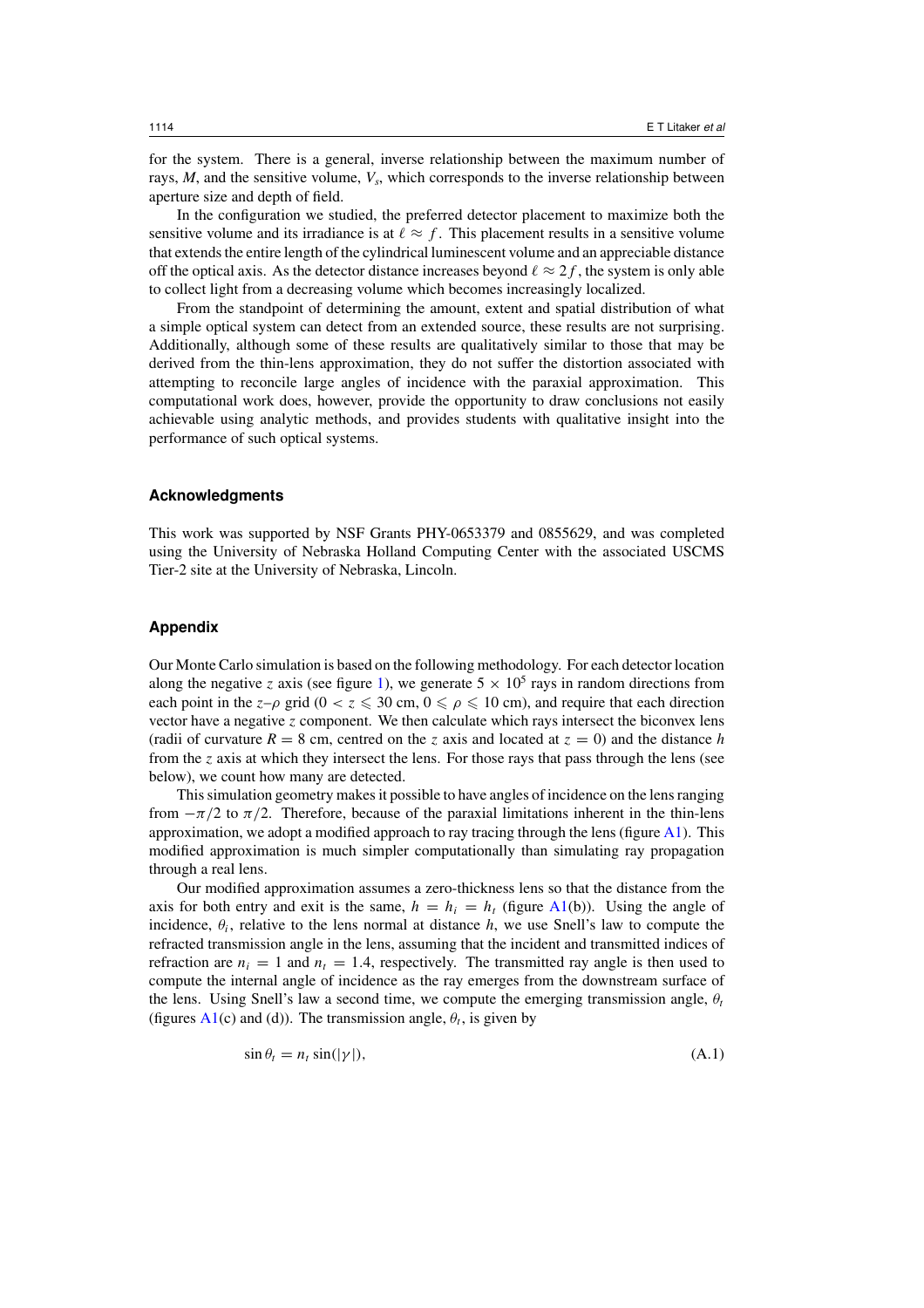<span id="page-9-0"></span>

Figure A1. Comparison of real-lens ray tracing to our modified approximation (see the text). (a) Ray tracing through a real lens. Note that the distances from the optical axis for rays entering and leaving the lens ( $h_i$  and  $h_t$ , respectively) are in general different. The incident angle is  $\theta_i$  and the transmission angle is  $\theta'_t$ . (b) Ray tracing through a lens using our modified (non-thin lens) approximation. Since there is no optical path length through the lens,  $h = h_i = h_t$ . The angle of incidence  $\theta_i$  is the same as in the real-lens case, but the angle of transmission is in general different,  $\theta_t \neq \theta'_t$ . (c) and (d) Geometrical elements corresponding to equations (A.2) and (A.3), respectively. Since  $h = h_i = h_t$ , these triangles reflect how our approximation computes  $\theta_t$ .

where  $\gamma$ , the internal angle of incidence, is given by

$$
\gamma = 2\psi + \sin^{-1}\left(\frac{\sin\theta_i}{n_t}\right) \text{ or } \tag{A.2}
$$

$$
\gamma = 2\psi - \sin^{-1}\left(\frac{\sin \theta_i}{n_t}\right) \tag{A.3}
$$

depending on the relationship between  $\theta_i$  and the normal to the lens surface (equation (A.2), figure  $A1(c)$ ; equation (A.3), figure  $A1(d)$ ). The angle  $\psi$  between the vertical and the tangent to the lens surface at the point of intersection is given by

$$
\sin \psi = \frac{h}{R}.\tag{A.4}
$$

Based upon the direction of the ray and its location as it leaves the lens, we determine if it intersects the detector. For each ray that intersects the detector, we increase the counter associated with its point of origin in the  $z-\rho$  grid. Once all  $5 \times 10^5$  random-direction rays have been generated and tested for each point in the  $z-\rho$  grid, the detector location is moved to its next position and the simulation repeats.

While this modified approximation is better than the paraxial thin-lens approximation, there is an approximation error. As a measure of this error, we show in figure  $A2$  the difference